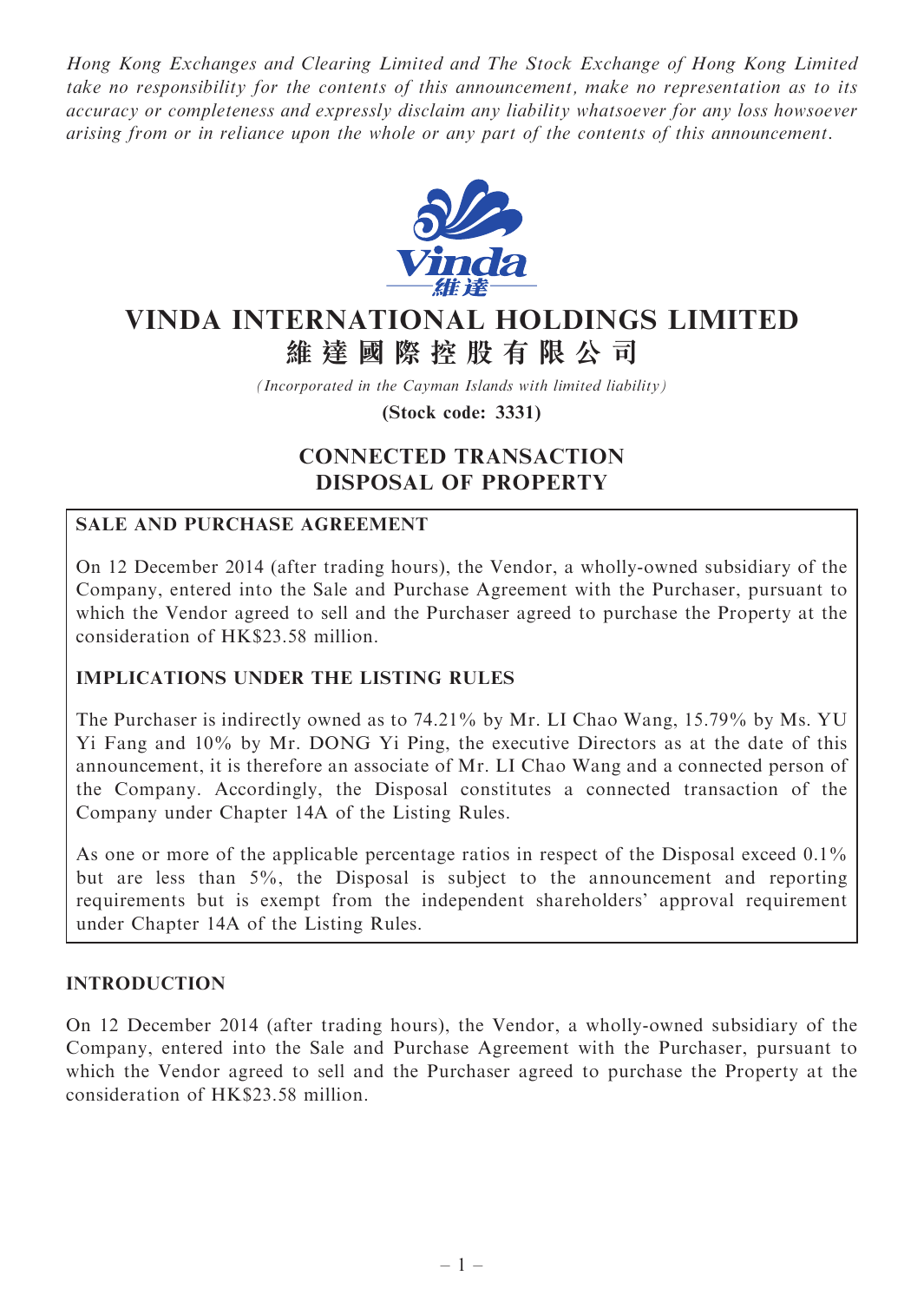#### SALE AND PURCHASE AGREEMENT

Principal terms are set out below:

Date : 12 December 2014

- Parties : (i) Forton Enterprises Limited, a wholly-owned subsidiary of the Company as vendor
	- (ii) Brilliant Idea Limited as purchaser

The Purchaser is indirectly owned as to 74.21% by Mr. LI Chao Wang, 15.79% by Ms. YU Yi Fang and 10% by Mr. DONG Yi Ping, the executive Directors as at the date of this announcement, it is therefore an associate of Mr. LI Chao Wang and a connected person of the Company.

#### Assets to be disposed of

The Property is an office premises situated in Tsim Sha Tsui with a saleable area of approximately 1,950 square feet and now used by the Group as its principal place of business in Hong Kong.

The net book value of the Property was approximately HK\$13 million as at 30 November 2014. No income or revenue had been generated since the acquisition of the Property by the Group on 28 November 1995.

#### Consideration and payment terms

The Consideration in the sum of HK\$23.58 million has been paid or shall be payable by the Purchaser to the Vendor in the following manner:

- (1) an initial deposit in the sum of HK\$200,000 has been paid upon signing the Sale and Purchase Agreement; and
- (2) the balance of the Consideration in the sum of HK\$23.38 million shall be paid upon Completion which is expected to take place on 30 December 2014.

The Consideration was arrived at after arm's length negotiations between the Purchaser and the Vendor on normal commercial terms after taking into the valuation of the Property in the sum of HK\$23.58 million as appraised by an independent professional qualified valuer and the recent transacted prices of similar properties in the vicinity of the Property.

The Board is of the view that the Consideration is in line with the market values and the recent transacted prices of similar properties in the vicinity of the Property.

#### Completion

Completion is expected to take place on 30 December 2014.

The Vendor shall deliver vacant possession of the Property to the Purchaser upon Completion and the principal place of business of the Company in Hong Kong will be relocated to another office premises. For details, please refer to the announcement dated 12 December 2014 issued by the Company titled ''Change of Principal Place of Business in Hong Kong''.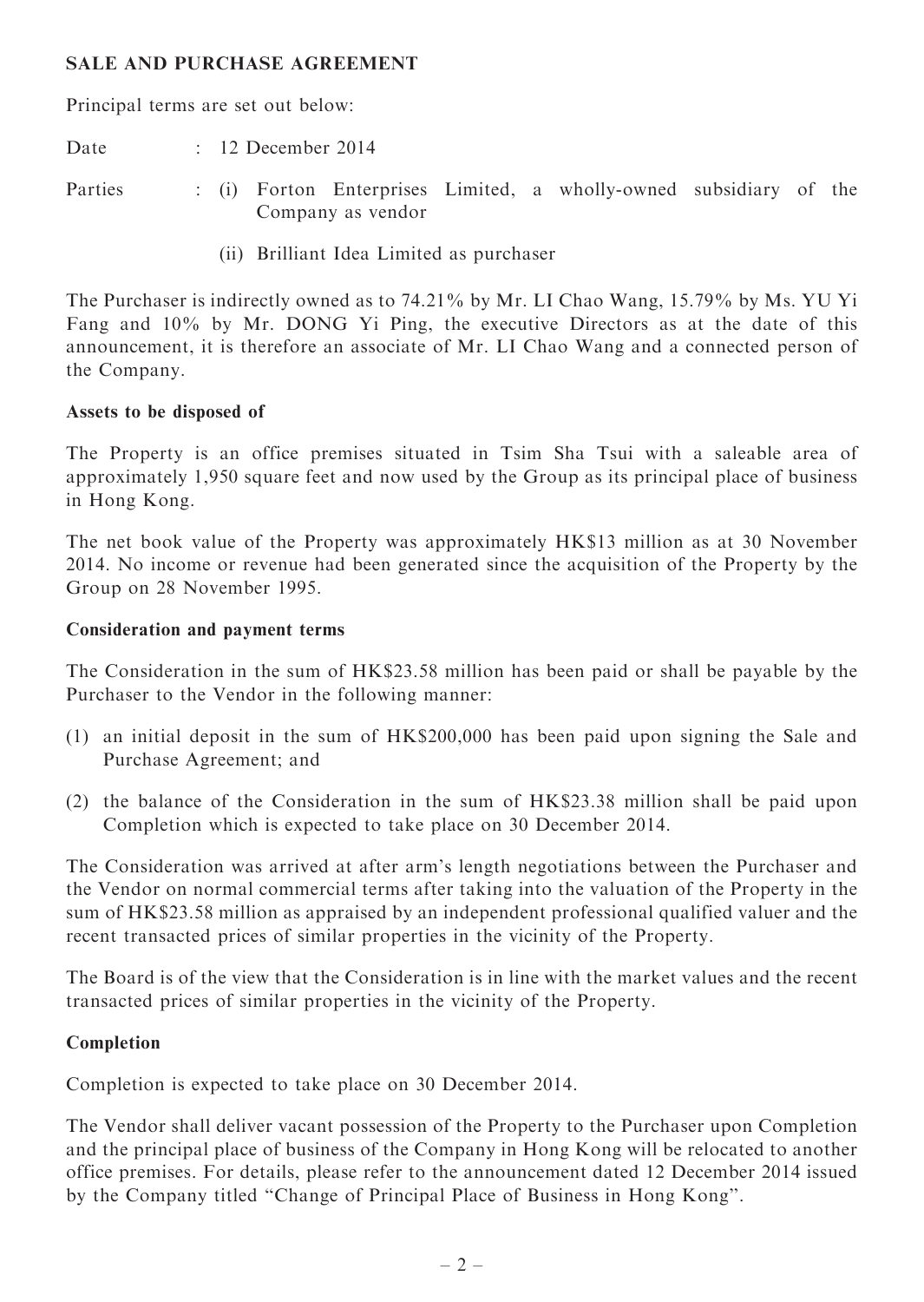## INFORMATION ON THE PARTIES

The Group is principally engaged in the manufacturing and sale of household consumable paper products and personal care products in the PRC, Hong Kong and Macau, and its principal products include toilet paper, paper handkerchiefs, facial tissue paper, paper napkins, baby diapers, incontinence products and feminine care products.

The Purchaser is an investment holding company with limited liability incorporated under the laws of Hong Kong.

## REASONS FOR AND FINANCIAL EFFECT OF THE DISPOSAL

In view of the recent appreciation of property prices in Hong Kong, the Board considers that it is a good opportunity for the Group to realise the Property and to improve its cash flow. The Group intends to use the net proceeds arising from the Disposal as general working capital and additional fund for its future development.

The net book value of the Property was approximately HK\$13 million as at 30 November 2014. On that basis, as a result of the Disposal, the Group is expected to record a net gain of approximately HK\$9 million after deducting the related costs and expenses in relation to the Disposal.

Mr. LI Chao Wang, Ms. YU Yi Fang and Mr. DONG Yi Ping are considered to have material interest in the Disposal and have abstained from voting at the Board meeting to approve the Sale and Purchase Agreement and the Disposal. Save as disclosed, none of the Directors has material interest in the Disposal and is required to abstain from voting at the relevant Board meeting.

Based on the above, the Directors, including the independent non-executive Directors but excluding Mr. LI Chao Wang, Ms. YU Yi Fang and Mr. DONG Yi Ping who have abstained from voting, consider the terms of the Sale and Purchase Agreement and the Disposal are fair and reasonable and on normal commercial terms and that the Disposal is in the interests of the Company and its shareholders as a whole.

## IMPLICATIONS UNDER THE LISTING RULES

The Purchaser is indirectly owned as to 74.21% by Mr. LI Chao Wang, 15.79% by Ms. YU Yi Fang and 10.00% by Mr. DONG Yi Ping, the executive Directors as at the date of this announcement, it is therefore an associate of Mr. LI Chao Wang and a connected person of the Company. Accordingly, the Disposal constitutes a connected transaction of the Company under Chapter 14A of the Listing Rules.

As one or more of the applicable percentage ratios in respect of the Disposal exceed 0.1% but are less than 5%, the Disposal is subject to the announcement and reporting requirements but is exempt from the independent shareholders' approval requirement under Chapter 14A of the Listing Rules.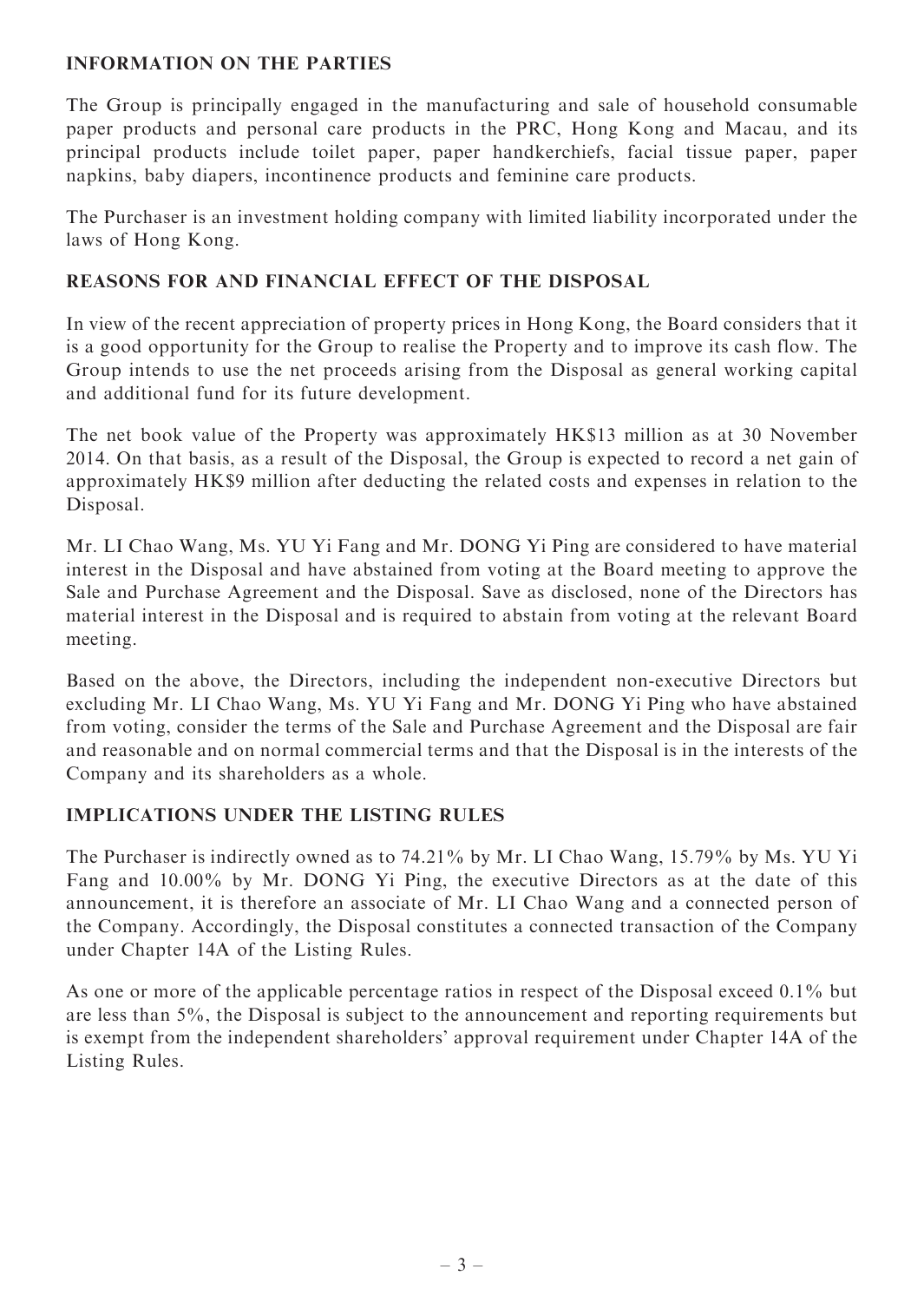## DEFINITIONS

In this announcement, unless the context otherwise requires, the following terms shall have the following meanings:

| "associate(s)"                    | shall have the meaning given to it in the Listing Rules                                                                                                                                                                                                                                       |
|-----------------------------------|-----------------------------------------------------------------------------------------------------------------------------------------------------------------------------------------------------------------------------------------------------------------------------------------------|
| "Board"                           | the board of directors of the Company                                                                                                                                                                                                                                                         |
| "Company"                         | Vinda International Holdings Limited, a company incorporated under<br>the laws of the Cayman Islands with limited liability and the shares of<br>which are listed on The Stock Exchange of Hong Kong Limited (stock<br>code: 3331)                                                            |
| "Completion"                      | completion of the Disposal in accordance with the terms and<br>conditions of the Sale and Purchase Agreement                                                                                                                                                                                  |
| "connected<br>$person(s)$ "       | shall have the meaning given to it in the Listing Rules                                                                                                                                                                                                                                       |
| "Consideration"                   | the consideration payable by the Purchaser to the Vendor in respect of<br>the Disposal in the sum of HK\$23.58 million                                                                                                                                                                        |
| "Directors"                       | the directors of the Company                                                                                                                                                                                                                                                                  |
| "Disposal"                        | the disposal of the Property by the Vendor to the Purchaser in<br>accordance with the terms and conditions of the Sale and Purchase<br>Agreement                                                                                                                                              |
| "Group"                           | the Company and its subsidiaries                                                                                                                                                                                                                                                              |
| "HK\$"                            | Hong Kong dollars, the lawful currency of Hong Kong                                                                                                                                                                                                                                           |
| "Hong Kong"                       | the Hong Kong Special Administrative Region of the PRC                                                                                                                                                                                                                                        |
| "Listing Rules"                   | the Rules Governing the Listing of Securities on The Stock Exchange<br>of Hong Kong Limited                                                                                                                                                                                                   |
| "PRC"                             | the People's Republic of China                                                                                                                                                                                                                                                                |
| "Property"                        | an office premises with the saleable area of 1,950 square feet situated<br>at Unit 6, 5th Floor of Tower 1, South Seas Centre, No. 75 Mody<br>Road, Kowloon, Hong Kong                                                                                                                        |
| "Purchaser"                       | Brilliant Idea Limited (証富有限公司), a limited liability company<br>incorporated under the laws of Hong Kong and is owned indirectly as<br>to 74.21% by Mr. LI Chao Wang, 15.79% by Ms. YU Yi Fang and<br>10% by Mr. DONG Yi Ping, the executive Directors as at the date of<br>this announcement |
| "Sale and Purchase"<br>Agreement" | the sale and purchase agreement dated 12 December 2014 entered into<br>between the Vendor and the Purchaser in respect of the sale and<br>purchase of the Property at the Consideration                                                                                                       |